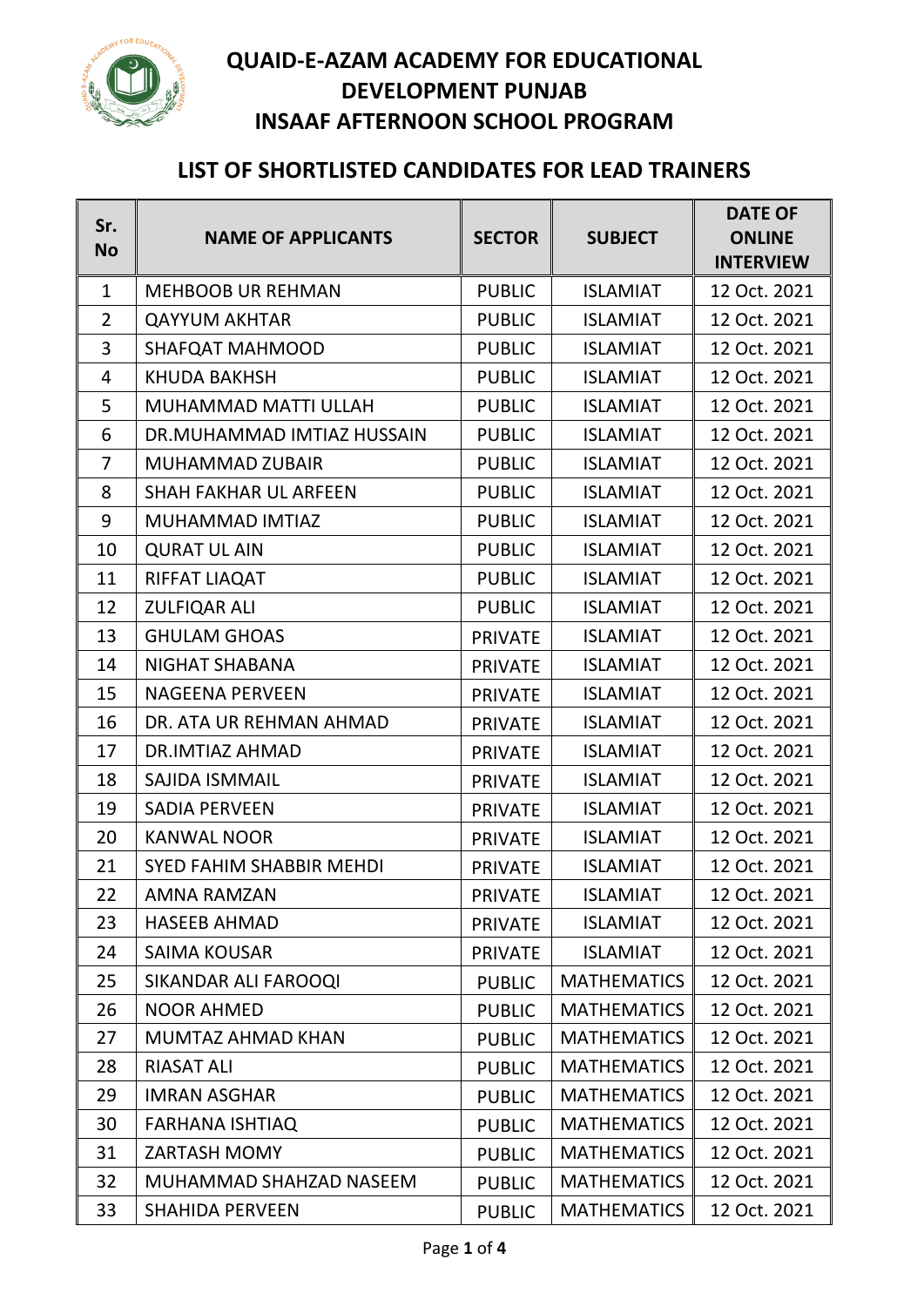| Sr.<br><b>No</b> | <b>NAME OF APPLICANTS</b>  | <b>SECTOR</b>  | <b>SUBJECT</b>     | <b>DATE OF</b><br><b>ONLINE</b><br><b>INTERVIEW</b> |
|------------------|----------------------------|----------------|--------------------|-----------------------------------------------------|
| 34               | HAFIZ MUHAMMAD HABIB ULLAH | <b>PUBLIC</b>  | <b>MATHEMATICS</b> | 12 Oct. 2021                                        |
| 35               | MUHAMMAD IMRAN             | <b>PUBLIC</b>  | <b>MATHEMATICS</b> | 12 Oct. 2021                                        |
| 36               | <b>MUHAMMAD ISMAIEL</b>    | <b>PUBLIC</b>  | <b>MATHEMATICS</b> | 12 Oct. 2021                                        |
| 37               | <b>SYED ARSHAD NAEEM</b>   | <b>PRIVATE</b> | <b>MATHEMATICS</b> | 12 Oct. 2021                                        |
| 38               | <b>HASNIAN TALIB</b>       | <b>PRIVATE</b> | <b>MATHEMATICS</b> | 12 Oct. 2021                                        |
| 39               | <b>WAQAS AHMED</b>         | <b>PRIVATE</b> | <b>MATHEMATICS</b> | 12 Oct. 2021                                        |
| 40               | <b>SANA TIABBA</b>         | <b>PRIVATE</b> | <b>MATHEMATICS</b> | 12 Oct. 2021                                        |
| 41               | <b>AHSAN FAREED SHAH</b>   | <b>PRIVATE</b> | <b>MATHEMATICS</b> | 12 Oct. 2021                                        |
| 42               | <b>SABA AKRAM</b>          | <b>PRIVATE</b> | <b>MATHEMATICS</b> | 12 Oct. 2021                                        |
| 43               | <b>UMMAY AFIFA</b>         | <b>PRIVATE</b> | <b>MATHEMATICS</b> | 12 Oct. 2021                                        |
| 44               | <b>ANSAB AZAM KHAN</b>     | <b>PRIVATE</b> | <b>MATHEMATICS</b> | 12 Oct. 2021                                        |
| 45               | <b>NAILA YOUNAS</b>        | <b>PRIVATE</b> | <b>MATHEMATICS</b> | 12 Oct. 2021                                        |
| 46               | SHAHID IQBAL               | <b>PRIVATE</b> | <b>MATHEMATICS</b> | 12 Oct. 2021                                        |
| 47               | <b>USMAN RAFIQ</b>         | <b>PRIVATE</b> | <b>MATHEMATICS</b> | 12 Oct. 2021                                        |
| 48               | <b>MARRYAM SANA</b>        | <b>PRIVATE</b> | <b>MATHEMATICS</b> | 12 Oct. 2021                                        |
| 49               | <b>WASEEM AHMAD KHAN</b>   | <b>PUBLIC</b>  | <b>ENGLISH</b>     | 13 Oct. 2021                                        |
| 50               | MUHAMMAD YASIN             | <b>PUBLIC</b>  | <b>ENGLISH</b>     | 13 Oct. 2021                                        |
| 51               | <b>TAZANFAL TEHSEEM</b>    | <b>PUBLIC</b>  | <b>ENGLISH</b>     | 13 Oct. 2021                                        |
| 52               | <b>SHAKIL AHMED</b>        | <b>PUBLIC</b>  | <b>ENGLISH</b>     | 13 Oct. 2021                                        |
| 53               | <b>AKHTAR ALI KHAN</b>     | <b>PUBLIC</b>  | <b>ENGLISH</b>     | 13 Oct. 2021                                        |
| 54               | <b>JAVED AKHTAR</b>        | <b>PUBLIC</b>  | <b>ENGLISH</b>     | 13 Oct. 2021                                        |
| 55               | MUHAMMAD KASHIF JALIL      | <b>PUBLIC</b>  | <b>ENGLISH</b>     | 13 Oct. 2021                                        |
| 56               | <b>SAIMA SALEEM</b>        | <b>PUBLIC</b>  | <b>ENGLISH</b>     | 13 Oct. 2021                                        |
| 57               | <b>HABIB HUSSAIN</b>       | <b>PUBLIC</b>  | <b>ENGLISH</b>     | 13 Oct. 2021                                        |
| 58               | <b>AKHTER HAYYAT</b>       | <b>PUBLIC</b>  | <b>ENGLISH</b>     | 13 Oct. 2021                                        |
| 59               | <b>IFFAT JABEEN</b>        | <b>PUBLIC</b>  | <b>ENGLISH</b>     | 13 Oct. 2021                                        |
| 60               | <b>NAEEM SHEHZAD</b>       | <b>PUBLIC</b>  | <b>ENGLISH</b>     | 13 Oct. 2021                                        |
| 61               | <b>KIRAN JOSEPH</b>        | <b>PRIVATE</b> | <b>ENGLISH</b>     | 13 Oct. 2021                                        |
| 62               | <b>SAADIA PERVAIZ</b>      | <b>PRIVATE</b> | <b>ENGLISH</b>     | 13 Oct. 2021                                        |
| 63               | <b>AMBREEN SAEED</b>       | <b>PRIVATE</b> | <b>ENGLISH</b>     | 13 Oct. 2021                                        |
| 64               | <b>ASAD QAYYUM</b>         | <b>PRIVATE</b> | <b>ENGLISH</b>     | 13 Oct. 2021                                        |
| 65               | MUHAMMAD SAQIB ZAFAR       | <b>PRIVATE</b> | <b>ENGLISH</b>     | 13 Oct. 2021                                        |
| 66               | <b>MAHWISH ZULFIQAR</b>    | <b>PRIVATE</b> | <b>ENGLISH</b>     | 13 Oct. 2021                                        |
| 67               | MUHAMMAD ALEEM SHAHID      | <b>PRIVATE</b> | <b>ENGLISH</b>     | 13 Oct. 2021                                        |
| 68               | <b>SHAHZAD AHMAD</b>       | <b>PRIVATE</b> | <b>ENGLISH</b>     | 13 Oct. 2021                                        |
| 69               | RABIA NAWAZ                | <b>PRIVATE</b> | <b>ENGLISH</b>     | 13 Oct. 2021                                        |
| 70               | <b>SIDRAH BATOOL</b>       | <b>PRIVATE</b> | <b>ENGLISH</b>     | 13 Oct. 2021                                        |
| 71               | MUHAMMAD SAFDAR BHATTI     | <b>PRIVATE</b> | <b>ENGLISH</b>     | 13 Oct. 2021                                        |
| 72               | <b>SADIA IMRAN</b>         | <b>PRIVATE</b> | <b>ENGLISH</b>     | 13 Oct. 2021                                        |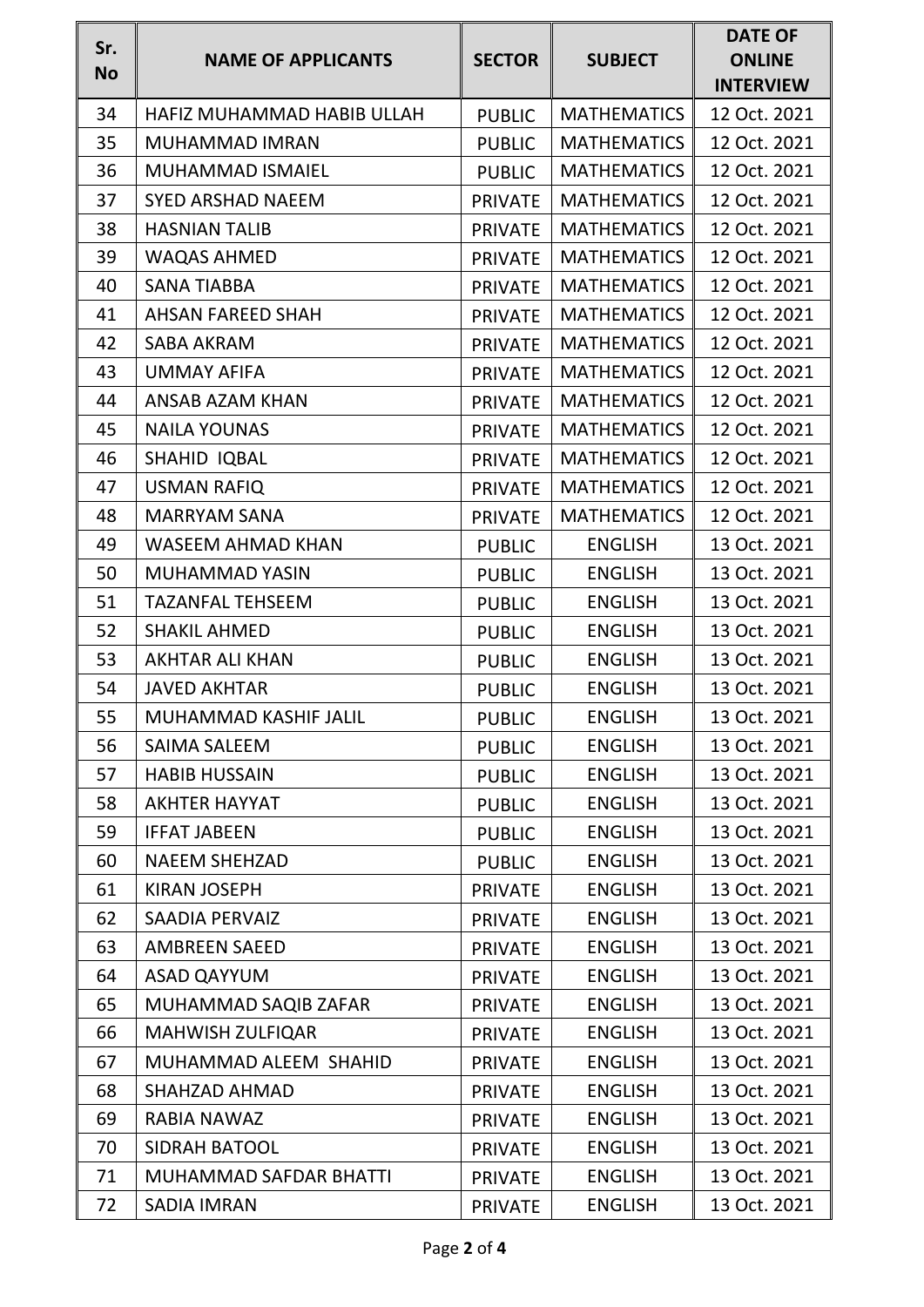| Sr.<br><b>No</b> | <b>NAME OF APPLICANTS</b>     | <b>SECTOR</b>  | <b>SUBJECT</b> | <b>DATE OF</b><br><b>ONLINE</b><br><b>INTERVIEW</b> |
|------------------|-------------------------------|----------------|----------------|-----------------------------------------------------|
| 73               | <b>IKRAMUL HAQ BHATTI</b>     | <b>PUBLIC</b>  | <b>SCIENCE</b> | 14 Oct. 2021                                        |
| 74               | <b>MUHAMMAD SAFDAR</b>        | <b>PUBLIC</b>  | <b>SCIENCE</b> | 14 Oct. 2021                                        |
| 75               | <b>KAUSAR FATIMA</b>          | <b>PUBLIC</b>  | <b>SCIENCE</b> | 14 Oct. 2021                                        |
| 76               | DR. SAEEDA MAJEED             | <b>PUBLIC</b>  | <b>SCIENCE</b> | 14 Oct. 2021                                        |
| 77               | <b>RABIA ANDLEEB</b>          | <b>PUBLIC</b>  | <b>SCIENCE</b> | 14 Oct. 2021                                        |
| 78               | <b>RASHID MANSOOR</b>         | <b>PUBLIC</b>  | <b>SCIENCE</b> | 14 Oct. 2021                                        |
| 79               | MUHAMMAD NAVEED AKHTAR        | <b>PUBLIC</b>  | <b>SCIENCE</b> | 14 Oct. 2021                                        |
| 80               | <b>NADEEM ASIF</b>            | <b>PUBLIC</b>  | <b>SCIENCE</b> | 14 Oct. 2021                                        |
| 81               | YASIR ABBAS                   | <b>PUBLIC</b>  | <b>SCIENCE</b> | 14 Oct. 2021                                        |
| 82               | HAFIZ MUHAMMAD ASIF           | <b>PUBLIC</b>  | <b>SCIENCE</b> | 14 Oct. 2021                                        |
| 83               | <b>KIRAN MAHMOOD</b>          | <b>PUBLIC</b>  | <b>SCIENCE</b> | 14 Oct. 2021                                        |
| 84               | <b>NADEEM ASGHAR</b>          | <b>PUBLIC</b>  | <b>SCIENCE</b> | 14 Oct. 2021                                        |
| 85               | <b>SHAHLLA ARSHAD</b>         | <b>PRIVATE</b> | <b>SCIENCE</b> | 14 Oct. 2021                                        |
| 86               | <b>MAHMOOD KHALID KHAN</b>    | <b>PRIVATE</b> | <b>SCIENCE</b> | 14 Oct. 2021                                        |
| 87               | RUQIA SULIMAN                 | <b>PRIVATE</b> | <b>SCIENCE</b> | 14 Oct. 2021                                        |
| 88               | <b>MUHAMMAD FIAZ</b>          | <b>PRIVATE</b> | <b>SCIENCE</b> | 14 Oct. 2021                                        |
| 89               | <b>HAQ NAWAZ</b>              | <b>PRIVATE</b> | <b>SCIENCE</b> | 14 Oct. 2021                                        |
| 90               | <b>NAVILA SHAHEEN</b>         | <b>PRIVATE</b> | <b>SCIENCE</b> | 14 Oct. 2021                                        |
| 91               | MUHAMMAD SARWAR               | <b>PRIVATE</b> | <b>SCIENCE</b> | 14 Oct. 2021                                        |
| 92               | <b>TEHSEEN AKHTAR</b>         | <b>PRIVATE</b> | <b>SCIENCE</b> | 14 Oct. 2021                                        |
| 93               | <b>AMBER FATIMA</b>           | <b>PRIVATE</b> | <b>SCIENCE</b> | 14 Oct. 2021                                        |
| 94               | RANA FIAZ UL HAQ              | <b>PRIVATE</b> | <b>SCIENCE</b> | 14 Oct. 2021                                        |
| 95               | <b>IQRA NABI</b>              | <b>PRIVATE</b> | <b>SCIENCE</b> | 14 Oct. 2021                                        |
| 96               | <b>SIDRA AFZAL</b>            | <b>PRIVATE</b> | <b>SCIENCE</b> | 14 Oct. 2021                                        |
| 97               | <b>UMAR NAWAZ</b>             | <b>PUBLIC</b>  | <b>URDU</b>    | 15 Oct. 2021                                        |
| 98               | ZAHID MEHMOOD                 | <b>PUBLIC</b>  | <b>URDU</b>    | 15 Oct. 2021                                        |
| 99               | MUHAMMAD IJAZ                 | <b>PUBLIC</b>  | <b>URDU</b>    | 15 Oct. 2021                                        |
| 100              | <b>NAILA KAUSAR</b>           | <b>PUBLIC</b>  | <b>URDU</b>    | 15 Oct. 2021                                        |
| 101              | M JAVED                       | <b>PUBLIC</b>  | <b>URDU</b>    | 15 Oct. 2021                                        |
| 102              | MUHAMMAD USMAN                | <b>PUBLIC</b>  | <b>URDU</b>    | 15 Oct. 2021                                        |
| 103              | AMJAD ALI SHAH                | <b>PUBLIC</b>  | <b>URDU</b>    | 15 Oct. 2021                                        |
| 104              | <b>SALAMAT ALI</b>            | <b>PUBLIC</b>  | <b>URDU</b>    | 15 Oct. 2021                                        |
| 105              | <b>ASHIQ HUSSAIN</b>          | <b>PUBLIC</b>  | <b>URDU</b>    | 15 Oct. 2021                                        |
| 106              | <b>RIAZ AHMED</b>             | <b>PUBLIC</b>  | <b>URDU</b>    | 15 Oct. 2021                                        |
| 107              | <b>SHAH NAWAZ</b>             | <b>PUBLIC</b>  | <b>URDU</b>    | 15 Oct. 2021                                        |
| 108              | <b>IMTIAZ ALI MIAN</b>        | <b>PUBLIC</b>  | <b>URDU</b>    | 15 Oct. 2021                                        |
| 109              | <b>SYED IJAZ HUSSAIN SHAH</b> | <b>PRIVATE</b> | <b>URDU</b>    | 15 Oct. 2021                                        |
| 110              | <b>IFFAT NOREEN</b>           | <b>PRIVATE</b> | <b>URDU</b>    | 15 Oct. 2021                                        |
| 111              | <b>NAZIA MANZOOR</b>          | <b>PRIVATE</b> | <b>URDU</b>    | 15 Oct. 2021                                        |